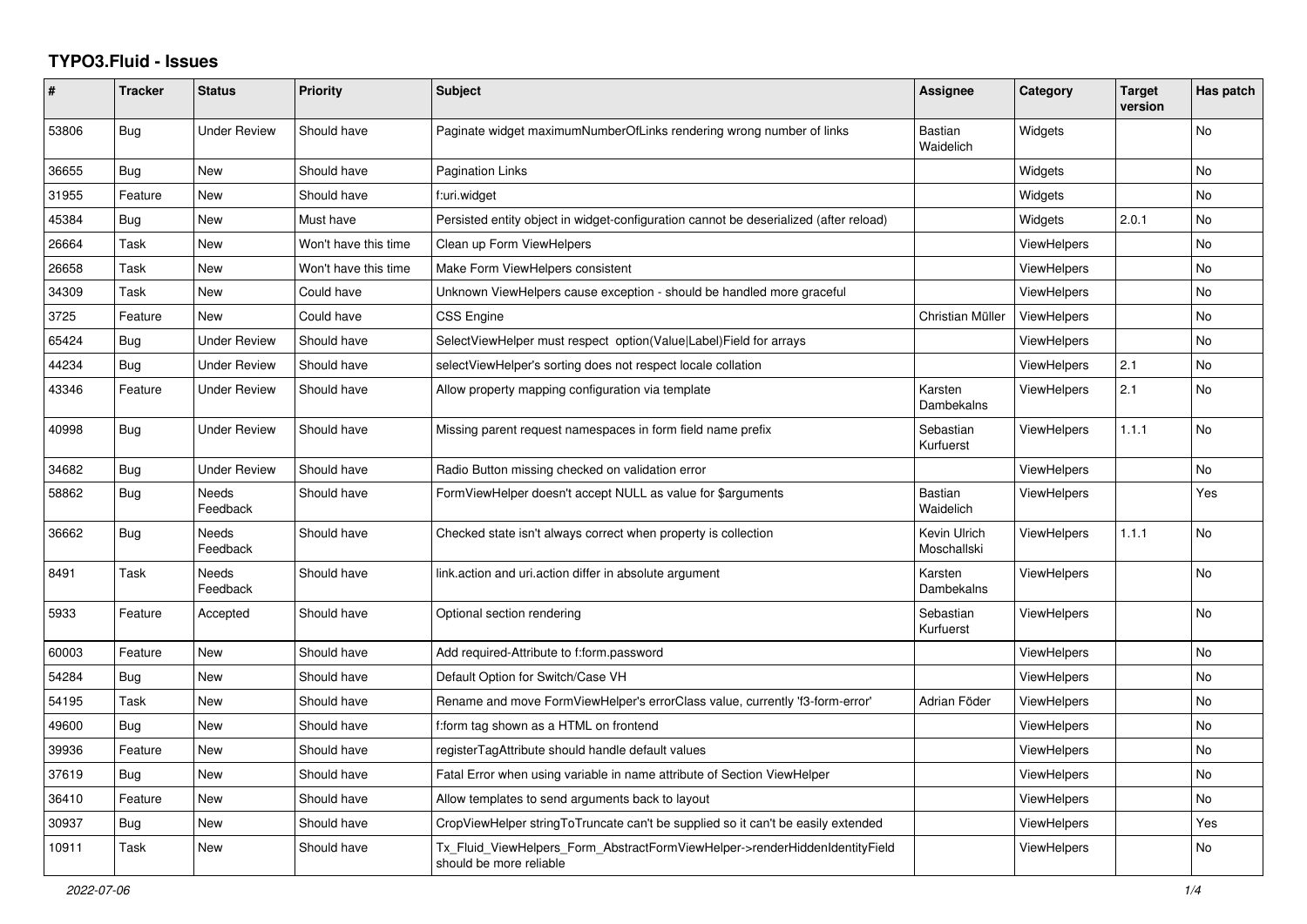| #     | <b>Tracker</b> | <b>Status</b>       | <b>Priority</b> | <b>Subject</b>                                                                            | <b>Assignee</b>        | Category    | <b>Target</b><br>version | Has patch |
|-------|----------------|---------------------|-----------------|-------------------------------------------------------------------------------------------|------------------------|-------------|--------------------------|-----------|
| 9950  | Task           | New                 | Should have     | Binding to nested arrays impossible for form-elements                                     |                        | ViewHelpers |                          |           |
| 8648  | Bug            | New                 | Should have     | format.crop ViewHelper should support all features of the crop stdWrap function           |                        | ViewHelpers |                          | No        |
| 59057 | Bug            | <b>Under Review</b> | Must have       | Hidden empty value fields shoud be disabled when related field is disabled                | Bastian<br>Waidelich   | ViewHelpers |                          | No        |
| 33628 | Bug            | Needs<br>Feedback   | Must have       | Multicheckboxes (multiselect) for Collections don't work                                  | Christian Müller       | ViewHelpers |                          | No        |
| 60856 | Bug            | New                 | Must have       | Target attribute not supported by the form viewhelper                                     |                        | ViewHelpers |                          | Yes       |
| 51100 | Feature        | New                 | Must have       | Links with absolute URI should have the option of URI Scheme                              |                        | ViewHelpers |                          | No        |
| 40064 | Bug            | New                 | Must have       | Multiselect is not getting persisted                                                      |                        | ViewHelpers |                          | No        |
| 8989  | Feature        | Needs<br>Feedback   | Could have      | Search path for fluid template files                                                      |                        | View        |                          | No        |
| 60181 | Feature        | New                 | Could have      | Caching mechanism for Fluid Views/Templates                                               |                        | View        |                          | <b>No</b> |
| 46289 | <b>Bug</b>     | Needs<br>Feedback   | Should have     | Enable Escaping Interceptor in XML request format                                         |                        | View        | 2.0.1                    | No        |
| 45394 | Task           | New                 | Should have     | Forwardport Unit test for standalone view                                                 |                        | View        |                          | No        |
| 43072 | Task           | New                 | Should have     | Remove TOKENS for adding templates fallback in Backporter                                 |                        | View        |                          | No        |
| 38369 | Bug            | New                 | Must have       | Resource ViewHelpers should not fall back to request package                              |                        | View        |                          | No        |
| 62346 | Feature        | New                 | Could have      | f:comment should have high precende                                                       |                        | Core        | 3.x                      | No        |
| 30555 | Feature        | New                 | Could have      | Make TagBuilder more extensible                                                           |                        | Core        |                          | No        |
| 10472 | Feature        | New                 | Could have      | Fluid Standalone distribution                                                             |                        | Core        |                          | <b>No</b> |
| 7608  | Feature        | New                 | Could have      | Configurable shorthand/object accessor delimiters                                         |                        | Core        |                          | Yes       |
| 1907  | Feature        | <b>New</b>          | Could have      | Default values for view helpers based on context                                          |                        | Core        |                          |           |
| 46257 | Feature        | <b>Under Review</b> | Should have     | Add escape sequence support for Fluid                                                     |                        | Core        |                          | No        |
| 33394 | Feature        | Needs<br>Feedback   | Should have     | Logical expression parser for BooleanNode                                                 | <b>Tobias Liebig</b>   | Core        |                          | No        |
| 39990 | Bug            | New                 | Should have     | Same form twice in one template: hidden fields for empty values are only rendered<br>once |                        | Core        |                          | No        |
| 32035 | Task           | New                 | Should have     | Improve fluid error messages                                                              |                        | Core        |                          | Yes       |
| 12863 | Bug            | New                 | Should have     | Attributes of a viewhelper can't contain a '-'                                            | Sebastian<br>Kurfuerst | Core        |                          | No        |
| 4704  | Feature        | New                 | Should have     | Improve parsing exception messages                                                        |                        | Core        |                          |           |
| 3481  | <b>Bug</b>     | New                 | Should have     | Use ViewHelperVariableContainer in PostParseFacet                                         |                        | Core        |                          | No        |
| 51239 | Bug            | <b>Under Review</b> | Must have       | AbstractViewHelper use incorrect method signature for "\$this->systemLogger->log()"       | Adrian Föder           | Core        |                          | Yes       |
| 33551 | Bug            | New                 | Must have       | View helper values break out of a partial scope                                           | Sebastian<br>Kurfuerst | Core        |                          | No        |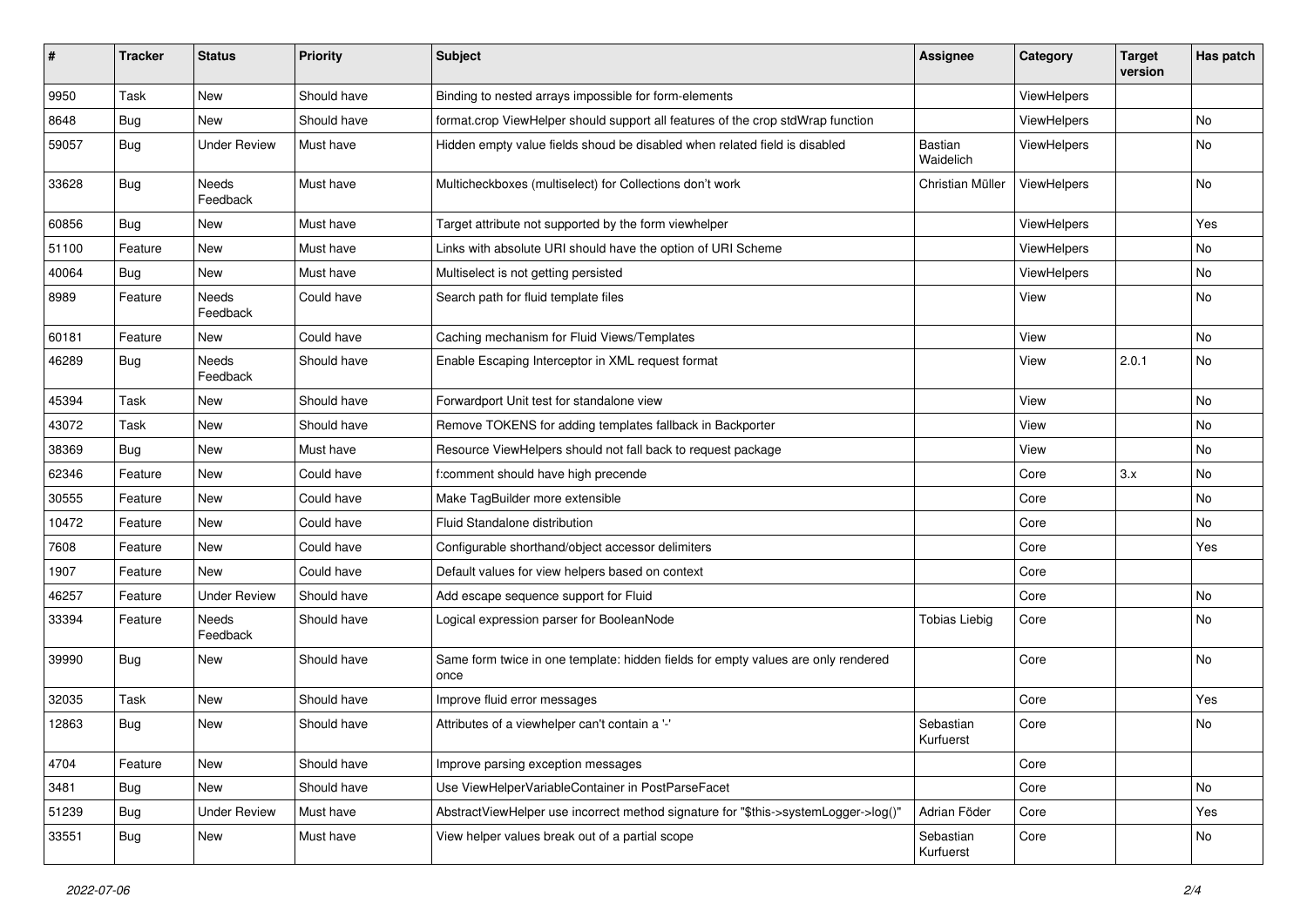| $\pmb{\#}$ | <b>Tracker</b> | <b>Status</b>            | <b>Priority</b> | Subject                                                                            | Assignee               | Category | <b>Target</b><br>version | Has patch |
|------------|----------------|--------------------------|-----------------|------------------------------------------------------------------------------------|------------------------|----------|--------------------------|-----------|
| 27607      | Bug            | New                      | Must have       | Make Fluid comparisons work when first element is STRING, second is NULL.          |                        | Core     |                          | No        |
| 9005       | Feature        | Accepted                 | Could have      | Fluid Template Analyzer (FTA)                                                      | Sebastian<br>Kurfuerst |          |                          |           |
| 48355      | Feature        | New                      | Could have      | Assign output of viewhelper to template variable for further processing.           |                        |          |                          |           |
| 36559      | Feature        | New                      | Could have      | New widget progress bar                                                            |                        |          |                          | Yes       |
| 55008      | Bug            | <b>Under Review</b>      | Should have     | Interceptors should be used in Partials                                            | Christian Müller       |          |                          | <b>No</b> |
| 52640      | Feature        | <b>Under Review</b>      | Should have     | Create an UnlessViewHelper as opposite to the IfViewHelper                         | Marc Neuhaus           |          |                          | No        |
| 52536      | <b>Bug</b>     | <b>Under Review</b>      | Should have     | Errorclass not set if no property-attribute set                                    |                        |          |                          |           |
| 50888      | Bug            | <b>Under Review</b>      | Should have     | WSOD by changing name of section and if Fluid caches are generated                 |                        |          |                          | No        |
| 49756      | Feature        | <b>Under Review</b>      | Should have     | Select values by array key in checkbox viewhelper                                  |                        |          |                          | No        |
| 47006      | Bug            | <b>Under Review</b>      | Should have     | widget identifier are not unique                                                   |                        |          |                          | No        |
| 46091      | Task           | Needs<br>Feedback        | Should have     | Show source file name and position on exceptions during parsing                    |                        |          |                          | No        |
| 45345      | Feature        | <b>Needs</b><br>Feedback | Should have     | Easy to use comments for fluid that won't show in output                           |                        |          |                          |           |
| 3291       | Feature        | Needs<br>Feedback        | Should have     | Cacheable viewhelpers                                                              |                        |          |                          | <b>No</b> |
| 28551      | Bug            | Accepted                 | Should have     | (v4) backport VHTest                                                               | Sebastian<br>Kurfuerst |          |                          | <b>No</b> |
| 60271      | Feature        | New                      | Should have     | Paginate viewhelper, should also support arrays                                    |                        |          |                          | <b>No</b> |
| 58983      | Bug            | New                      | Should have     | format.date does not respect linebreaks and throws exception                       |                        |          |                          | No        |
| 58921      | Bug            | New                      | Should have     | f:form.* VHs crash if NOT inside f:form but followed by f:form                     |                        |          |                          | <b>No</b> |
| 56237      | Task           | New                      | Should have     | in-line (Condition) ViewHelpers should not evaluate on parsing                     |                        |          |                          | No        |
| 52591      | <b>Bug</b>     | New                      | Should have     | The Pagination Widget broken for joined objects                                    |                        |          |                          | No        |
| 52419      | Bug            | <b>New</b>               | Should have     | Wrong PHPDocs notation for default value inline f:translate viewhelper             |                        |          | 2.0                      | No        |
| 51277      | Feature        | New                      | Should have     | ViewHelper context should be aware of actual file occurrence                       |                        |          |                          | No        |
| 47669      | Task           | New                      | Should have     | FormViewHelper does not define the default request method                          |                        |          |                          | No        |
| 46545      | Feature        | <b>New</b>               | Should have     | Better support for arrays in options of SelectViewHelper                           |                        |          |                          | No        |
| 45153      | Feature        | New                      | Should have     | f:be.menus.actionMenuItem - Detection of the current select option is insufficient |                        |          |                          | No        |
| 43071      | Task           | New                      | Should have     | Remove TOKENS for adding fallback teplates in B                                    |                        |          |                          | No        |
| 42743      | Task           | New                      | Should have     | Remove inline style for hidden form fields                                         |                        |          |                          | No        |
| 42397      | Feature        | New                      | Should have     | Missing viewhelper for general links                                               |                        |          |                          | No        |
| 40081      | Feature        | New                      | Should have     | Allow assigned variables as keys in arrays                                         |                        |          |                          | No        |
| 38130      | Feature        | New                      | Should have     | Checkboxes and multiple select fields should have an assignable default value      |                        |          |                          | No        |